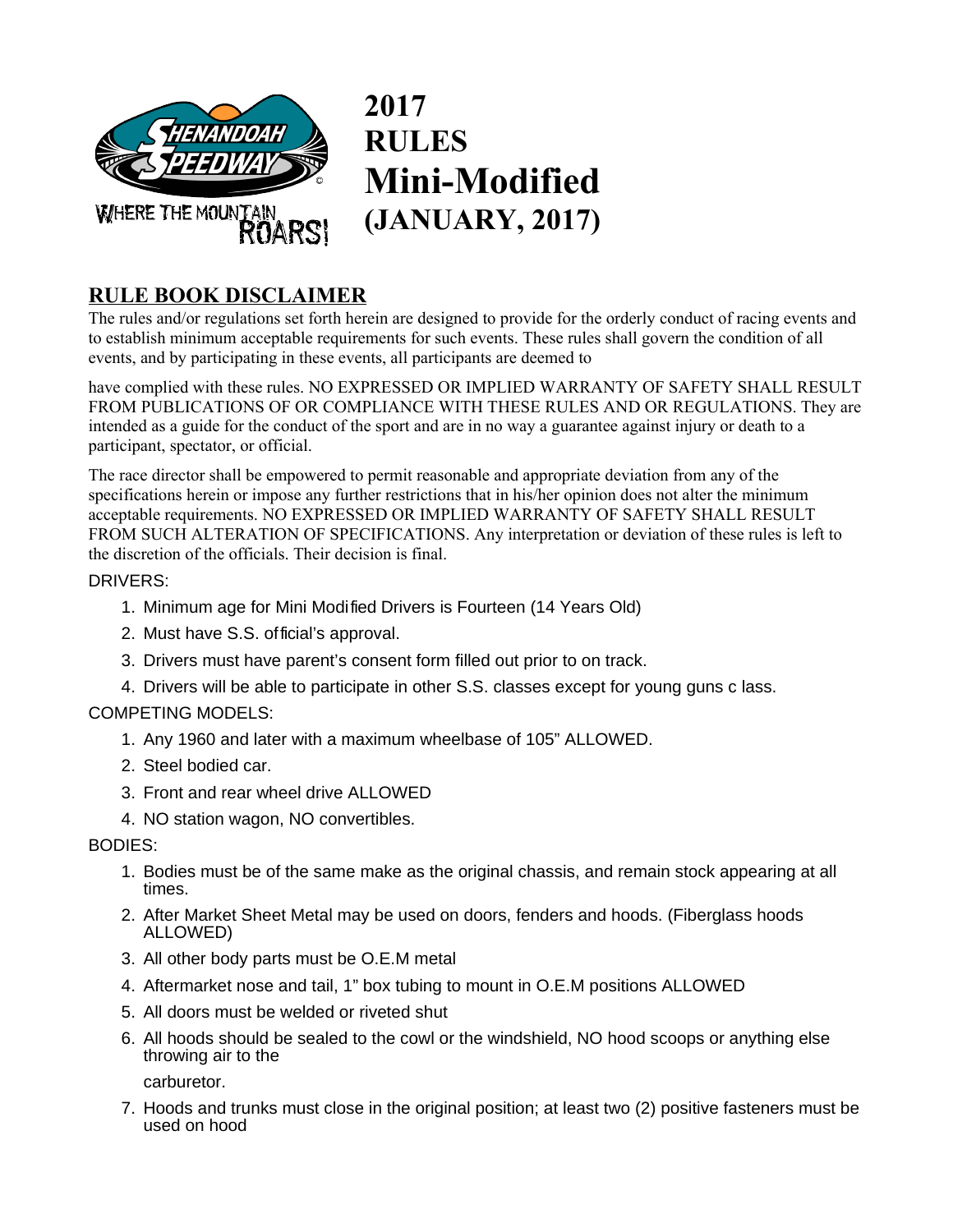and trunk. O.E.M. hinges ALLOWED.

- 8. Must have firewalls front and rear intact with NO holes completely sealed, 22 gauge steel required.
- 9. Roll cage, firewalls, etc. must be visible from inside the car.
- 10.Must have factory floor pan, NO alterations, No tunnels etc., except for roll bars.
- 11.Fenders may be cut for tire clearance, must be rolled under, NO sharp edges. ONLY.
- 12.Inner structures removed: fenders, doors, hood, trunk lid, and roof. ONLY
- 13.Trunk floor pan must be O.E.M. Except for fuel cell installation. ONLY
- 14.Factory dash removal ALLOWED may replace with a custom dash of aluminum or steel, optional.
- 15.All accessories outside the car must be removed and covered: example door handles, taillights, headlights, etc.
- 16.Rear spoilers, max 5" tall and 54" wide or the width o the trunk lid, whichever is less. Must be bolted to trunk.
- 17.Roll cages must be 112" or 134" x .090" wall thickness tubing minimum.
- 18.Minimum of 4 bars on driver's side, with 18" metal plate welded to the outside of the roll bars so nothing can

enter the driver area, MANDATORY. Minimum of 3 bars on passenger's side.

- 19.Front hoop not to extend past 3" of frames horns, rear hoop to stay in trunk area.
- 20.All bars in driver's area must be padded, MANDATORY.
- 21.O.E.M. steering box ONLY. Steering column must have collapsible sleeve.
- 22.Steering quickner ALLOWED.
- 23.Quick release steering wheel ALLOWED.
- 24.All pedals must remain in stock locations, aftermarket pedals ALLOWED.
- 25.May reinforce bumpers with 1" lights tubing, internal braces behind bumpers ONLY.
- 26.Lexan: Front, rear and side ALLOWED Two 2" Front and rear straps secured, side glass riveted. ALLOWED.
- 27.Wrecker hook ups front & rear. Hooks or chains. MANDATORY.
- 28.Side view and rear view mirrors ALLOWED.
- 29.Side vents or driver cooling ONLY.
- 30.Brake air ducts ALLOWED.

#### WEIGHT:

- 1. All weight and % are measured with the driver and car race trim.
- 2. Minimum weight is 200 lbs or one pound per cc after race. Actual cc's and weight must be posted on the hood.
- 1. 2a. All Ford's 2300 lbs. Minimum.
- 2. 2b. Ford's that are over 2300 cc's must weigh 1 pound per cc. Example 2500cc=2500 lbs.
- 3. 2c. Aftermarket or Dirt bodies ALLOWED. No weight added. NO OPEN WHEEL TYPE.
- 3. Maximum left side weight is 55% of the total weight of your racecar.
- 4. NO dislodged parts can be added back to the car after the Feature Race to make weight

5. All lead must be in blocks & painted white with car #. 2 grade 8 bolts 38" MANDATORY. ENGINE SPECIFICATIONS: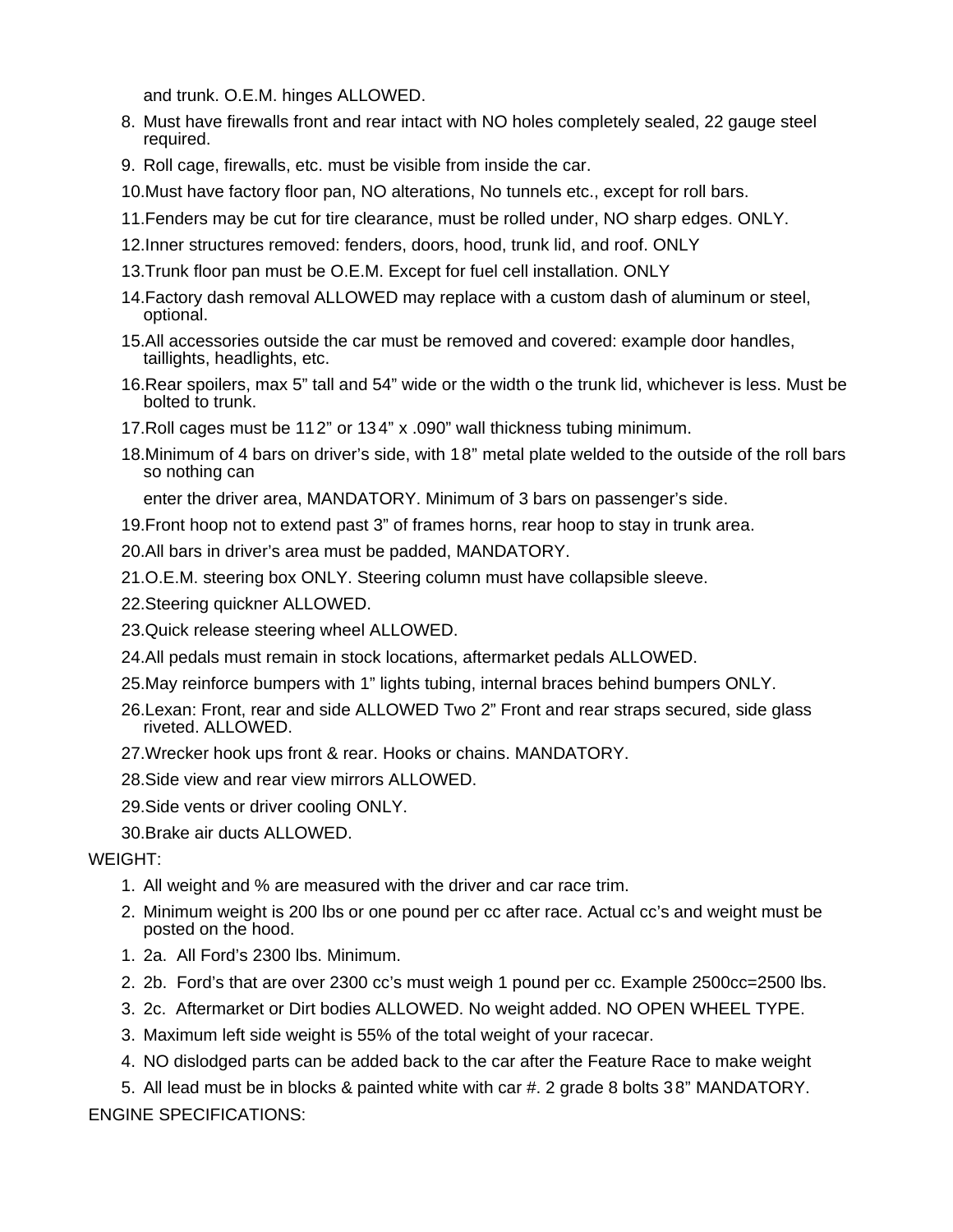All engines must be absolutely stock from carburetor to oil pan, with the exceptions stated within the S.S. Rule Book. 4 cylinder engines ONLY. NO Rotary engines, NO four wheel drive cars. NO double Overhead cam engines. GM 151 ALLOWED in all GM cars. Stock O.E.M. blocks ONLY, NO aftermarket blocks. Must have manual for proof of

eligibility, MANDATORY. You may interchange engines within your Manufacturer line. No turbocharged ALLOWED.

ENGINE LOCATION:

- 1. Stock O.E.M. location ONLY.
- 2. Stock O.E.M. or solid motor mounts ALLOWED.

#### BLOCKS:

- 1. Must be stock O.E.M. production ONLY, NO aftermarket blocks.
- 2. NO block is to be coated, polished or machine worked inside at all.
- 3. Blocks cannot be offset bored, and must maintain O.E.M. type bearings in the main joints.
- 4. Stock O.E.M. type rod and cam bearings.
- 5. NO roller cam bearings, unless it's stock O.E.M.
- 6. Cam buttons ALLOWED.
- 7. Engine balancing ALLOWED, must be done in a standard production manner.
- 8. Maximum overbore is .065, import engine's may be bored to 94MM.

9. Aftermarket pulley's ALLOWED. 10. Evacuation system ALLOWED. 11. Aftermarket oil pan ALLOWED.

#### CRANKSHAFTS:

- 1. Must be stock O.E.M. cast or steel, NO aftermarket such as Scalt, Lunati, etc. ALLOWED
- 2. Stock O.E.M stroke must be maintained.
- 3. NO strokers ALLOWED.
- 4. NO O.D. turning, weight polishing ALLOWED. You may polish #4 rod joint and #5 main joint **ONLY**
- 5. Stud girdle kit for Main Bearings ONLY.
- 6. 2.3L Ford, 2.5L Ford ALLOWED.

#### CONNECTING RODS:

- 1. Any steel aftermarket rods ALLOWED. Max length for ford is 5.7". NO max length for other makes. NO polishing of aftermarket rods. May polish stock O.E.M rods NO hollow aftermarket rods. H-beam rods ALLOWED on Toyota's.
- 2. O.E.M stock stroke crankshafts, +/- .010 stroke variation from stock.
- 3. Any rod bolt ALLOWED.

### PISTONS:

- 1. Any flat top piston ALLOWED, must be full skirted with zero deck height.
- 2. NO gas porting.
- 3. Any steel wristpin ALLOWED, NO titanium pins.
- 4. Any O.E.M dome piston engine, may run any dome piston. The flat part of the dome piston may be out .010

above the deck.

#### PISTON RINGS:

1. Any stock O.E.M style ALLOWED. NO dykes, head –land or gapless ALLOWED.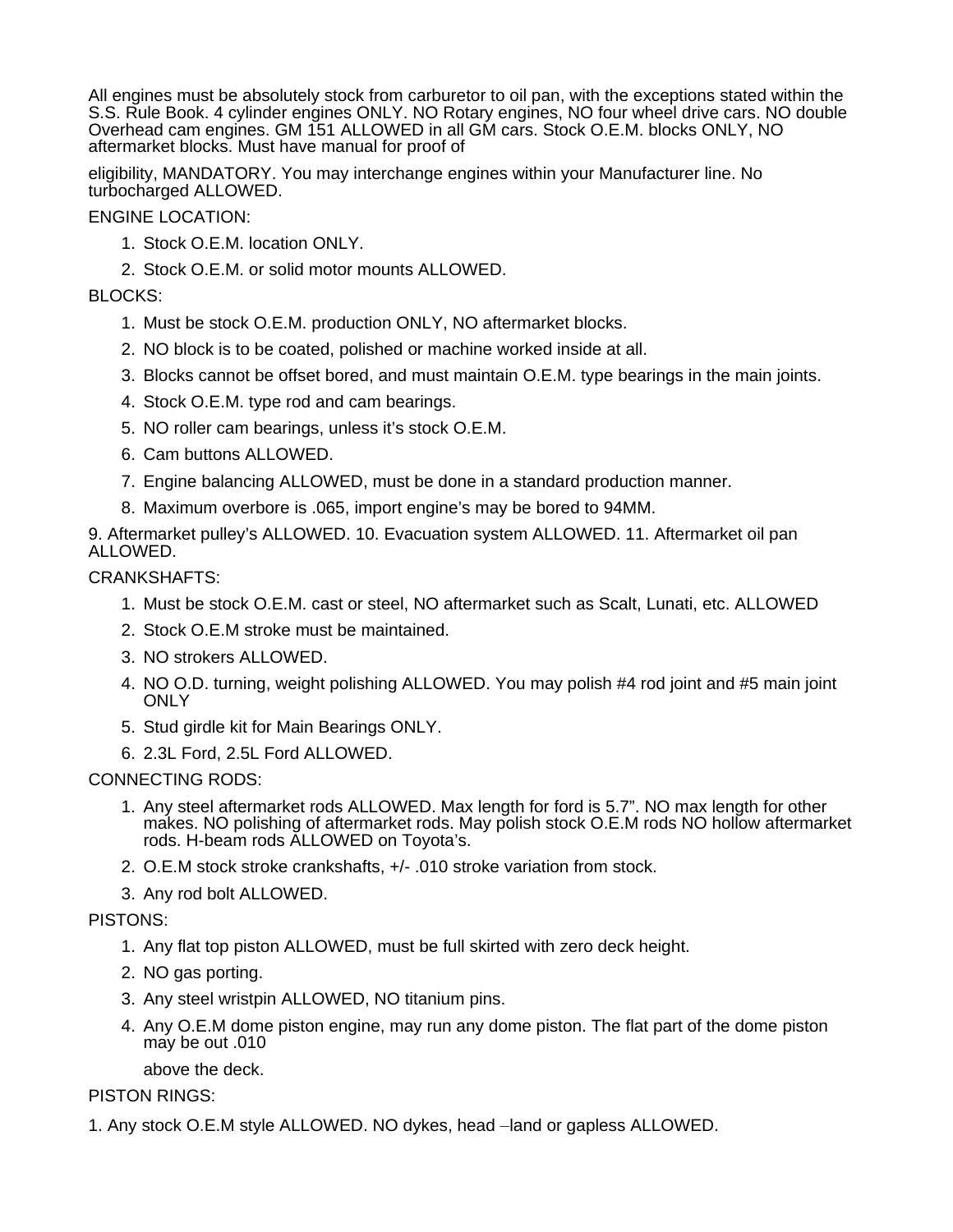BEARINGS:

1. All engine bearings must be stock O.E.M type sleeve bearing, NO roller bearings ALLOWED. FASTNERS:

- 1. Any fasteners ALLOWED.
- 2. Head Studs, Main Bearing Studs ALLOWED.

GASKETS:

1. Any brand ALLOWED, NO "O"-ring type ALLOWED.

CYLINDER HEADS:

- 1. Stock O.E.M heads, NO aftermarket heads ALLOWED.
- 2. Heads may be interchanged on blocks within same make. Crossbreeding within same make is ALLOWED.
	- EX: 22R head on  $20R = 2100$  lbs total weight of your car.
- 3. Angle milling ALLOWED.
- 4. Two valves per cylinder ONLY, O.E.M swirl polished type valves ONLY.
- 5. Stainless Steel O.E.M configuration valves ALLOWED.
- 6. NO Titanium Valves
- 7. Valves may be Back Cut 30 Degree Maximum
- 8. Valve stems may NOT be Canted in Heads
- 9. NO interior de-burring, polishing, extrude honing or acid porting ALLOWED.
- 10.Ports must be stock as cast.
- 11.Lifter bore may be machined for solid adjusters.
- 12.O.E.M or stainless aftermarket valves must retain stock head diameter. Stern neck down reduction NOT in excess of .025" in diameter. Any steel or stainless steel retainer/keeper ALLOWED. Valve job angles optional. Any valve spring combination.
- 13.O.E.M valve size for cylinder head used ONLY.
- 14.Reinforcement on cam boss ALLOWED.

CAMSHAFTS:

- 1. Stock O.E.M steel or any aftermarket hydraulic or solid cam ALLOWED.
- 2. .450 lift intake and exhaust ONLY, duration is optional.

2a. any cam over .450 lift must add 50 lbs to passenger side floorboard as far forward and to the right as possible. 2b. NO ROLLER CAMS.

- 3. Degreeing the cam is ALLOWED.
- 4. Stock O.E.M steel or double roller timing chain and gears with Hex adjustment ALLOWED.
- 5. Anti-pump up hydraulic lifters ALLOWED.
- 6. NO lightweight push rod.
- 7. NO Rev-kits, offset rocker arms, pivot rockers arms, roller lifters, lightweight lifters, coated lifters, mushroom

lifters, oversized lifters.

- 8. Lifter Bore may be machined to allow for solid adjusters.
- 9. Rhoads lifters ALLOWED.
- 10.Oil return screens ALLOWED.
- 11.Lifter valley baffles are ALLOWED.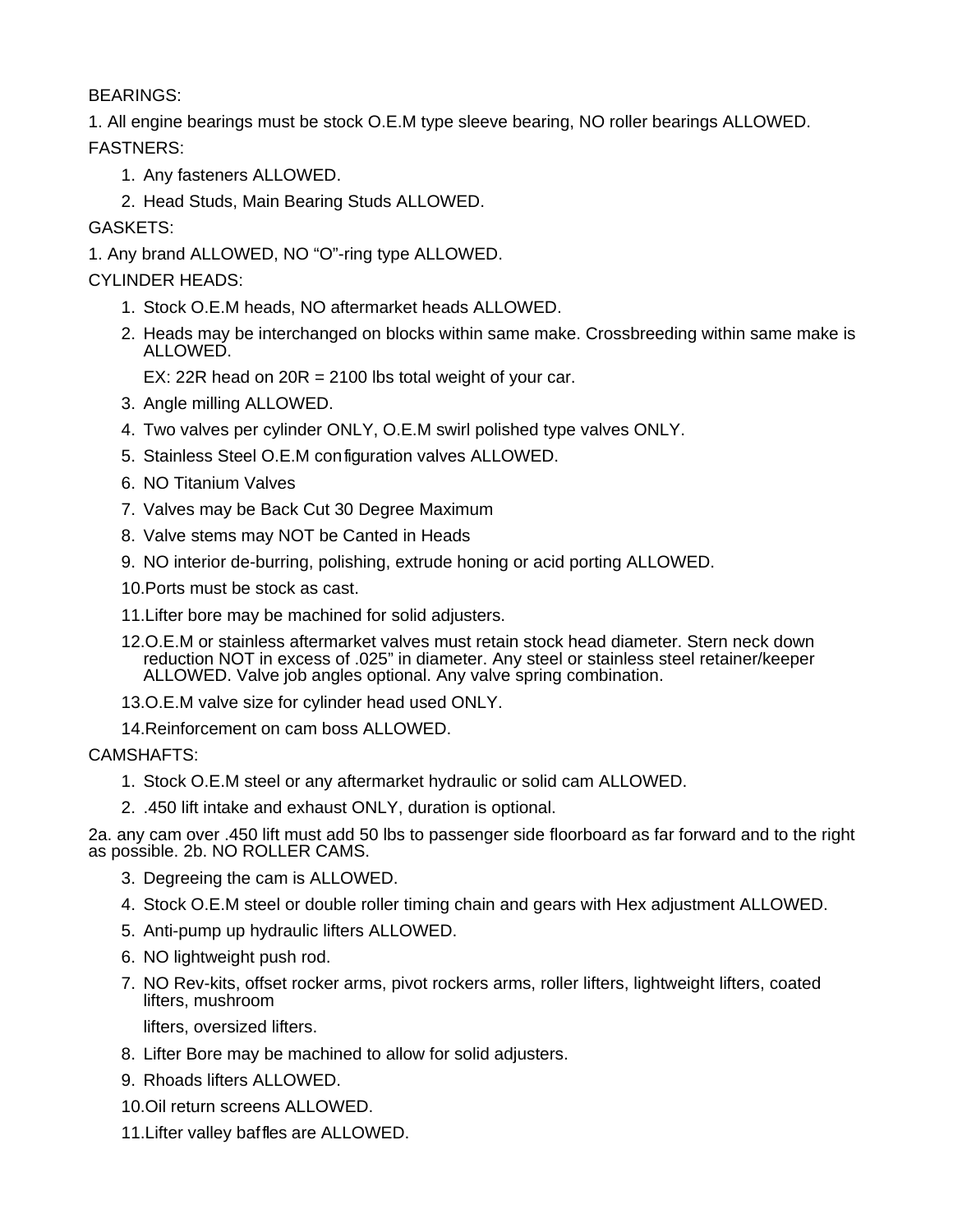12.Lifters must be stock sizes for engine use ONLY.

13.Roller rocker arms ALLOWED on GM engine ONLY.

14.Any valve spring retainer and shim ALLOWED.

### INTAKES:

- 1. Stock O.E.M factory, fuel injection intakes ALLOWED.
- 2. No hi-performance intake manifolds.
- 3. NO porting, polishing, coating, dipping, port matching, etc.
- 4. Intake may ONLY be modified to accept carburetor, No other modifications ALLOWED
- 5. All carburetor adaptor plate modifications must NOT exceed stock plenum height or Intake being used.

CARBURETORS:

- 1. Holley 350 CFM # 0-7448, #0-80787-1 or Holley 500 CFM # 0-4412, #0-80583-1. ONLY
- 2. Choke hardware removal ALLOWED.
- 3. All vacuum ports must be plugged.
- 4. NO bevels
- 5. 2 Gaskets at .065 max ALLOWED.
- 6. Spacer plate metal 1" MAX thickness ONLY.
- 7. 2 holes centered, straight cut top to bottom with no bevels ONLY.
- 8. Must be centered on the intake ONLY.
- 9. NO offset or bottom modification to carb. or spacer plates.
- 10.350 CFM spacer plate holes at 1.50 max ea. ONLY.
- 11.350 CFM 30 cc Accelerator pump ONLY.
- 12.NO polishing, grinding, or machine work.
- 13.NO base plate modification.
- 14.NO drilling of additional holes.
- 15.Booster may be changed ALLOWED
- 16.NO booster modification to size or shape.
- 17.Height and location of the boosters must remain per factory specs ONLY.
- 18.All boosters must maintain O.E.M outside diameter ONLY.
- 19.NO venture area to be altered or reshaped in any manner
- 20.NO removal of casing ring.

21. NO modification to allow additional air to be picked up below the opening of the venture. 22. NO altered gaskets, base plates, or drilling holes into the carburetor. 23. No butterflies to be thinned or tapered 24. Idle holes may be drilled in butterflies ALLOWED.

25. Screw ends may be cut even shaft, but screw heads must remain standard ALLOWED. 26. NO shafts to be thinned or cut at all. 27. Accelerator pump discharge nozzle may be changed ALLOWED 28. Power valve change ALLOWED.

29. Jets may be changed ALLOWED. 30. NO outside air to be pulled through the carburetor other than through the venture.

### AIR CLEANER

- 1. All cars must have a metal air cleaner.
- 2. Aftermarket air cleaner up to 14" diameter x 5" tall max. ALLOWED.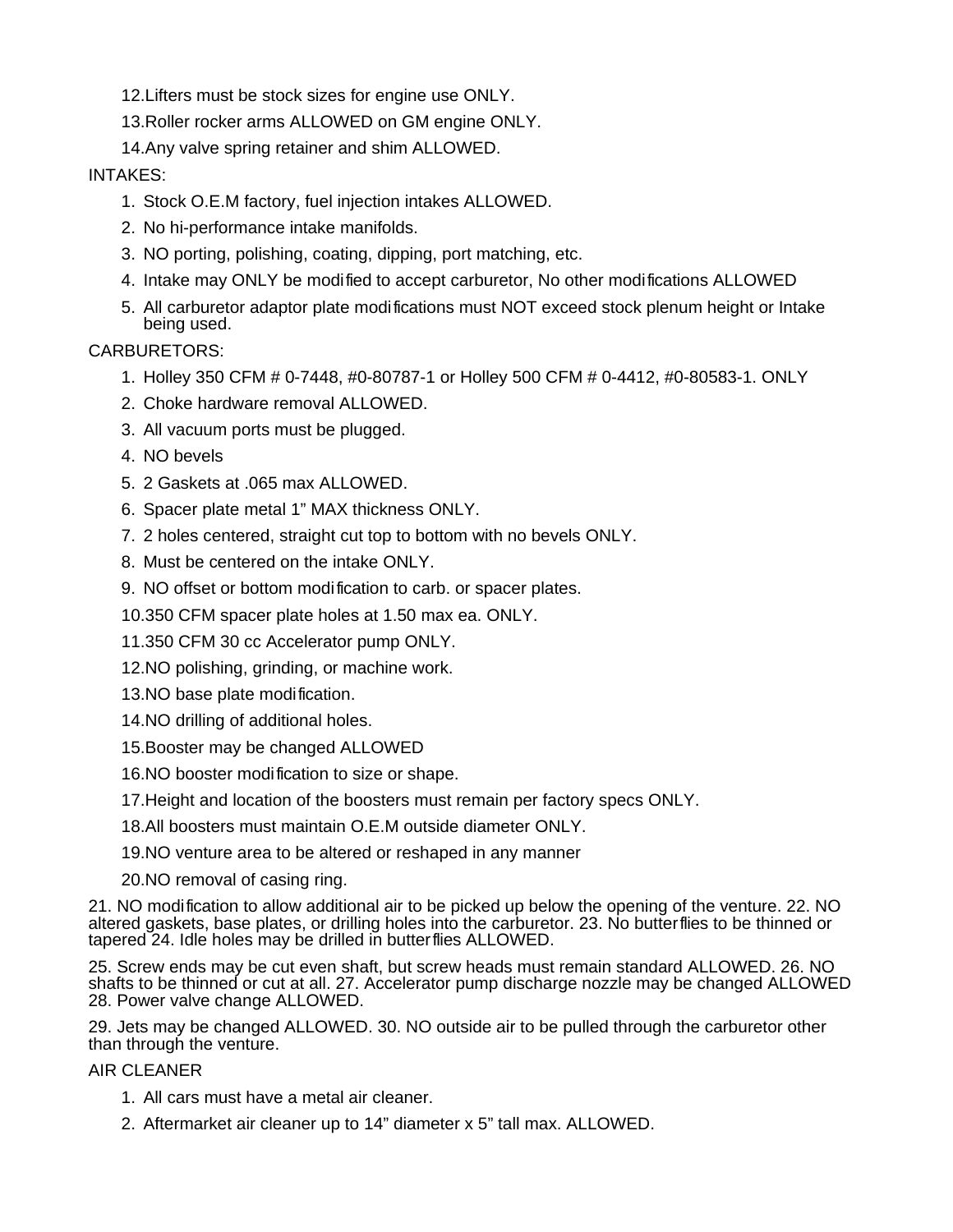- 3. NO modifications to air cleaner or element must be metal top & bottom.
- 4. Paper element or K & N type ALLOWED.
- 5. Front facial on 12 of the diameter ALLOWED.
- 6. NO funneling of any air to the air cleaner or carb.
- 7. Base of air cleaner must be below choke horn MANDATORY
- 8. NO carb hats, baffles, etc.
- 9. Top & bottom must be the same size.

### FUEL & FUEL SYSTEM:

- 1. VP Track fuel only.
- 2. NO additives
- 3. NO cooling devices
- 4. Fuel Cell: 8 to 22 gallons foam type. MANDATORY
- 5. Mounted in a can with 22 gauge steel. MANDATORY
- 6. Mounted in the trunk area between the frame rails. MANDATORY
- 7. Roll Bar around the rear of fuel cell. MANDATORY
- 8. Vented high and to the driver's side. MANDATORY
- 9. Fuel pump: HP mechanical & electric ALLOWED. Must have roll over valve/switch 10.Must be S.S. TECH approved.
- 11.Fuel will be check all the time.

# ELECTRICAL SYSTEMS

- 1. Battery: approved enclosed box securely mounted behind the driver area, or under the hood.
- 2. Batteries in the trunk. ALLOWED
- 3. Recessed through the floor board, no lower than the frame rails. ALLOWED
- 4. One (1) twelve (12) volt battery ONLY. NO tractor or big truck batteries
- 5. Any stock distributor and stock HEI ALLOWED.
- 6. Standard or electronic distributor may be modified for reliability ONLY.
- 7. Stock type coils ONLY.
- 8. MSD, ACCELL, MALLORY etc., internal parts, coils or modules are ALLOWED, stock style only.
- 9. NO magnetos
- 10.NO multiple spark discharge boxes or systems ALLOWED.
- 11.Point type ALLOWED.
- 12.NO aftermarket distributors.
- 13.NO adjustable timing controls
- 14.NO TRACTION CONTROL
- 15.NO open ended wiring in car
- 16.Any spark plug wires ALLOWED.
- 17.Any spark plugs ALLOWED.
- 18. No dual point distributors ALLOWED.

COOLING SYSTEMS: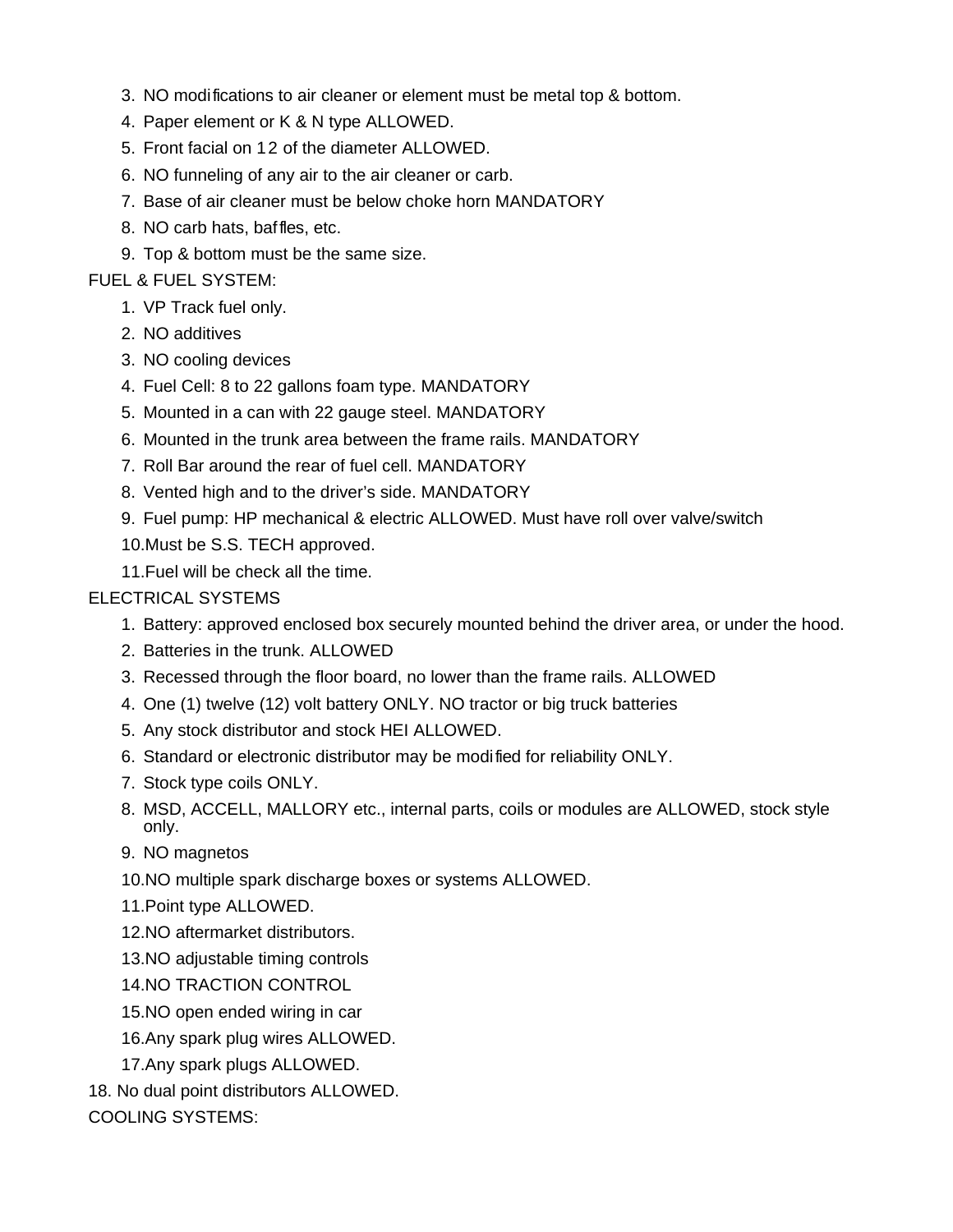# NO ANTIFREEZE- \$100.00 FINE (1ST 0FFENSE)

- 1. Stock cooling system only in stock O.E.M. location
- 2. Any radiator ALLOWED.
- 3. NO antifreeze, use Water Wetter type products
- 4. Electric fans ALLOWED
- 5. Overflow hose at base of passenger windshield ONLY
- 6. Fab. mounting ALLOWED.
- 7. Must be centered ONLY.

### EXHAUST SYSTEM:

- 1. Stock exhaust manifolds or Headers ALLOWED.
- 2. 4 into 1 type ONLY.
- 3. NO 180 degree, step, crossover, coated, zoomies, fenderwell types.
- 4. NO swedge or merge.
- 5. Exhaust pipes must run parallel to the ground past the driver's seat and must extend to the outer

edge of the car ONLY.

- 6. NO pipes in driver's area or coming out of the door.
- 6a. Exhaust may run through the inside of the race car if totally boxed in and Tech approved.
	- 7. NO pipes turned down.
	- 8. Mufflers REQUIRED.
	- 9. Exhaust Evacuation Systems are permitted; only quality check valves will be permitted.

10.Single, 2 into 1, ALLOWED.

### OILING SYSTEM:

- 1. Stock system, wet sump ONLY.
- 2. External oil filter must remain under the hood ALLOWED.
- 3. External oil coolers ALLOWED, must remain under the hood with steel braided hose and AN type fittings. NO

rubber hose clams ALLOWED.

- 4. NO dry sump or Accu sump systems.
- 5. Any race type oil pan ALLOWED.
- 6. Screen kits in oil return system ALLOWED.
- 7. Oil pan baffles preventing oil from flowing away from the oil pump pick-up ALLOWED.
- 8. NO crank scrapers.
- 9. Windage tray ALLOWED.
- 10.Ford may use a single-stage external oil pump plumbed from the filter to the oil pan ALLOWED.

### CHASSIS:

- 1. All frames must be stock MANDATORY.
- 2. Uni-Body frames may be tied together, end to end, 12 way may on frame rails.
- 3. Firewall and floorboard must remain intact.
- 4. You may patch floor pan if it's rusted or has holes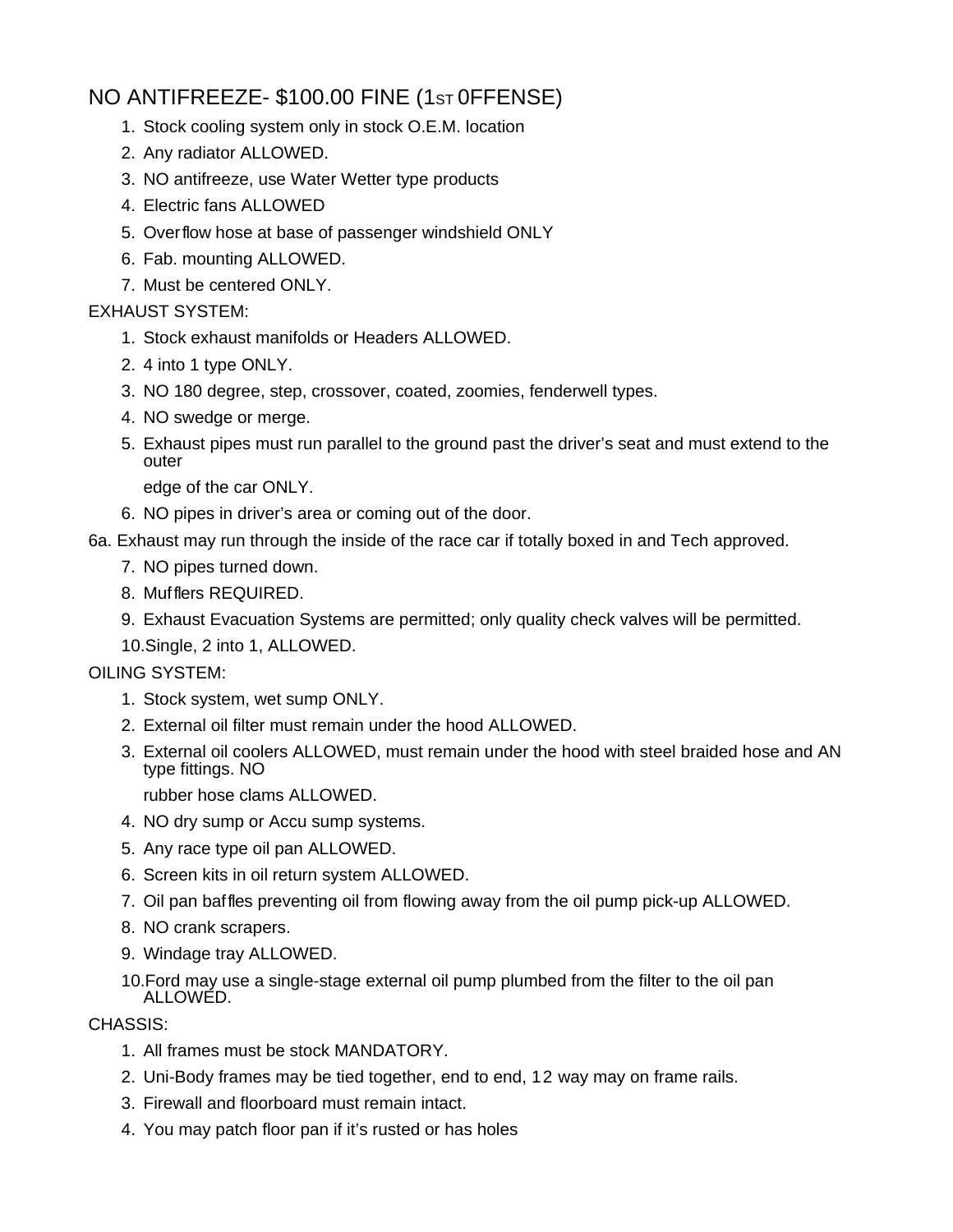- 5. Do NOT cut it out and replace the whole pan, put a patch o the top- 22 gauge steel ONLY.
- 6. Front and rear hoops may be added to the cage ALLOWED.
- 7. Front Hoop may extend no more than 3" past the frame horns ONLY.
- 8. Rear hoop must stay n trunk area.
- 9. Outer rocker panels may not be altered or moved
- 10.NO cutting, x-ing, narrowing, boxing to lighten the frame.
- 11.Frame may be notched or oil filter and fuel pump clearance ONLY.
- 12.Leaf Springs & Adjustable rear shackles are ALLOWED.
- 13.8" max in length with holes drilled ONLY.
- 14.Front eye stock location ONLY.
- 15.All lead or weight must be bolted to or in the frame rail or inside car with 2 grade 8 bolts, 38" minimum, with lock

washers or double nut or poly lock nuts, must be painted white with car number on them. **MANDATORY** 

16.Adjustable coil spring spacer ALLOWED.

17.Rear spring seat ALLOWED.

18.Adjustable cups ALLOWED.

19.Weight Jacks/ Screw Jacks ALLOWED.

20.Spring Spacers, ALLOWED, must be zip tied.

21.Lowering blocks ALLOWED.

22.O.E.M. coil over cars may be adjustable ALLOWED

23.Leaf Spring sliders ALLOWED.

24.Heim ALLOWED.

### TRANSMISSIONS:

- 1. Automatic or manual ALLOWED. All gears must be functional from driver's compartment.
- 2. Automatics-manual shift kits ALLOWED. Reverse shift patterns ALLOWED. Internal modifications for durability ONLY. NO trick or lightweight internal parts, O.E.M. factory ONLY. Torque converter must be stock O.E.M. size

for all automatics. Must be factory O.E.M. stall speed. NO stall or hollow converters. NO aftermarket Hi-Pro converters. NO valve or any mechanism to transfer transmission pressure ALLOWED. Transmission mount must be O.E.M. stock replacement type and configuration. Neutral safety switch must be functional at all times. Modified transmission oil pan ALLOWED. Transmission oil cooler size and placement is optional. Cooling lines must have NO more than 12" of high-pressure rubber tubing. Aftermarket flex plate ALLOWED.

- 3. Manual-all gears must be functional from driver's compartment. Three (3), four (4) or five (5) speed transmissions \*ONLY, NO 6 speeds. NO aluminum flywheels, 7 1 4" clutch pack steel minimum or O.E.M. three clutch discs \*ONLY, NO carbon fiber discs. Stock O.E.M. flywheel with a minimum weight of 16 lbs. Bell housing must be modified for a 1" inspection hole of the clutch pack & flywheel. Failure to do so will keep you from competition. Blow proof bell housing is recommended.
- 4. Floorboard must be reinforced in the clutch area, belting may be used.

5. NO aftermarket transmissions or components, must be factory standard production \*ONLY.

DRIVE SHAFT:

- 1. Standard one (1) piece steel, minimum diameter 2 12". NO aluminum.
- 2. Must be painted white with car number on it.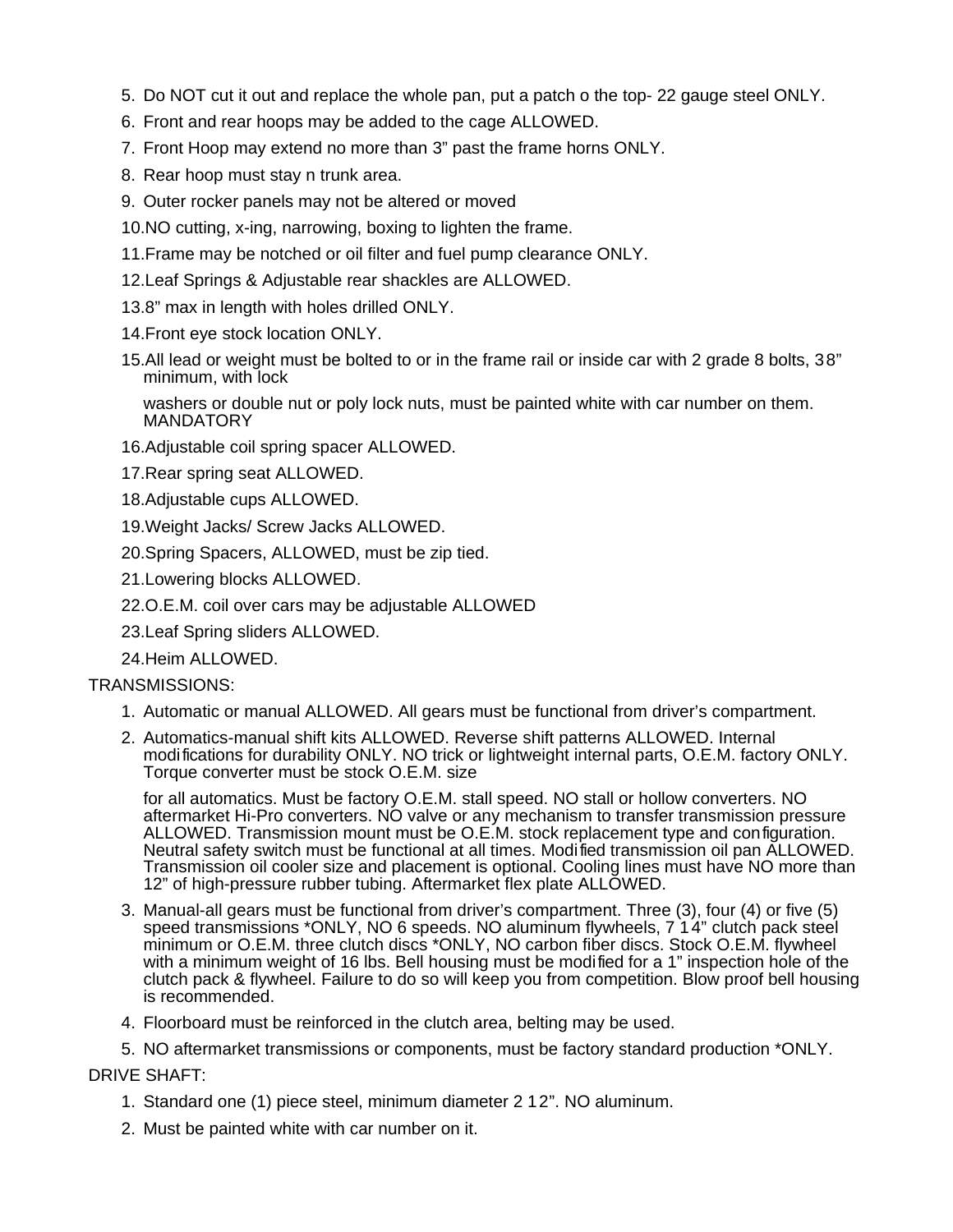3. Drive shaft safety loops front and rear MANDATORY.

# REAR ENDS:

- 1. Any Car or Truck, interchanging ALLOWED.
- 2. Floater ALLOWED.
- 3. Detroit Locker, spooled, locked ALLOWED.
- 4. NO Quick change
- 5. Any ratio ALLOWED.
- 6. NO Cambered, +/- .4 grace ALLOWED.
- 7. NO solid enclosed trailing arms, must be O.E.M.
- 8. O.E.M. trailing arms and hook up on all interchange and O.E.M. rear ends \*ONLY.
- 9. O.E.M. trailing arms may be modified to accept interchanged rear end ALLOWED.
- 10.Axels: aftermarket ALLOWED.
- 11.One (1) adjustable rear pan hard bar ALLOWED, must be adjusted under the car.
- 12.Rear pan hard bar adjustable on one end with bolt and holes \*ONLY.
- 13.Third Link: Adjustable both ends ALLOWED, Must be adjusted under the car
- 14.Third Link to use bolts and holes to adjust \*ONLY. NO splined

# 15.Heim ALLOWED.

# FRONT SUSPENSION:

- 1. Stock O.E.M. upper and lower A-Arms ALLOWED.
- 2. A-Arm modifications ALLOWED.
- 3. Aftermarket Tubular upper A-Arms ALLOWED.
- 4. Any bushing ALLOWED.
- 5. O.E.M. Sway bars, 1 14" max. O.E.M. mounting points and no splined ALLOWED.
- 6. Sway bars to adjusted on one end \*ONLY.
- 7. Lemans Bar ALLOWED.
- 8. Steering box O.E.M. type \*ONLY.
- 9. Any camber & caster ALLOWED.
- 10.Spindes, rotors, Calipers, magnetic steel & any HD in your line (GM to GM, Ford to Ford) & any brake pad

ALLOWED.

- 11.4-wheel Disc ALLOWED.
- 12.All steering chassis to be O.E.M. size, spec and steel to frame \*ONLY.
- 13.NO HP aftermarket
- 14.Drop spindles ALLOWED.
- 15.Solid engine and trans mounts ALLOWED.
- 16.Aftermarket pedals ALLOWED.
- 17.Aftermarket master cylinder ALLOWED. Not in driver area.
- 18.Brake adjuster ALLOWED. Out of drivers reach.
- 19.NO Bump stops.
- 20.Aftermarket power steering pump ALLOWED.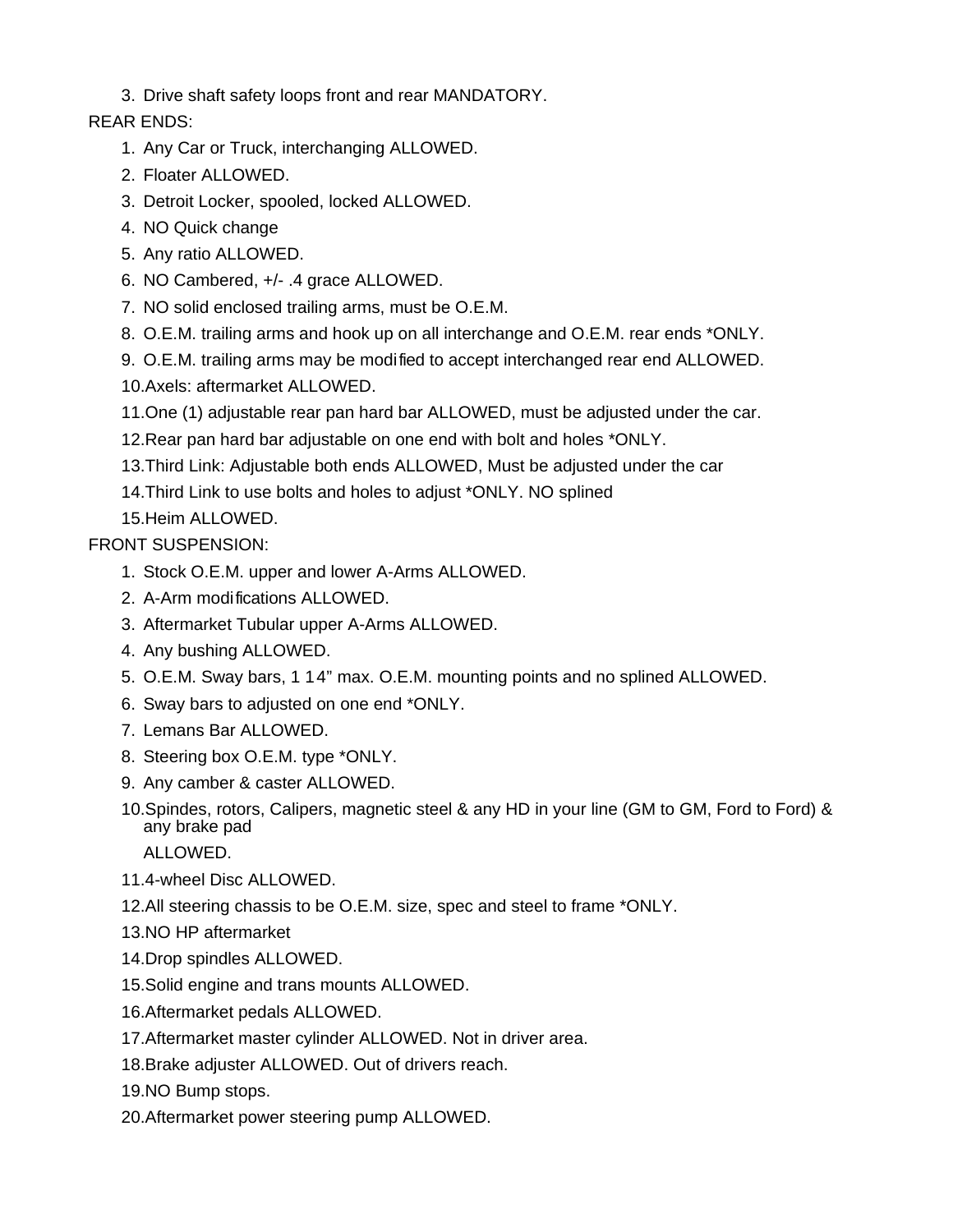21.Brake air ducts ALLOWED.

22.Brake hats ALLOWED.

23.NO shut offs.

24.Heims ALLOWED.

25.Stock O.E.M. steering box or rack and pinion from one manufacturer to another is ALLOWED. 26.Steering quickner ALLOWED.

# SHOCKS & SPRINGS:

- 1. One (1) shock per wheel, mounted in factory location \*ONLY.
- 2. O.E.M. hook up \*ONLY.
- 3. Racing Shock metal bodied ALLOWED.
- 4. NO rebuildable or revalveable or Schrader valve type.
- 5. Strut type if came on your car can be adjustable ALLOWED.
- 6. Any racing coil spring rate as per O.E.M. height, diameter 7 circumference ALLOWED.
- 7. Adjustable struts and upper strut plates ALLOWED. (not adjustable during race).
- 8. Factory O.E.M. stock locations, shock mounts and towers must be in their original location \*ONLY.

8a. Shock towers may be removed & shocks mounted to roll bard coming out of the firewall. MUST BE MOUNTED IN THE O.E.M. LOCATION.

- 9. Shock tower top may be modified to accept adjustable plate, ALLOWED.
- 10.Adjustable upper strut plate ALLOWED, not able to be adjusted during the race.

GROUND CLEARANCE:

- 1. All heights are measured with the driver in race trim.
- 2. Front spoiler: four (4) inches, all the way across.
- 3. Center of the crankshaft, bolt to the ground: ten (10) inches.
- 4. Frame height: four (4) inches, measured at the frame rail.
- 5. Outer rocker panels: four(4) inches must not be altered or moved from stock O.E.M. location
- 6. Fuel cell and or fuel cell frame: eight (8) inches from lowest point.
- 7. Oil pan four (4) inches.
- 8. Track width: 67" front and rear.
- 9. Front and rear must be within 1 2 inch.

10. Measured from center to center of the tires front and rear.

# TIRES:

# 1. Track tire \*ONLY. 2.

- 3. Tires must be purchased from S.S. to compete
- 4. Tires must be branded S.S. to compete
- 5. Dry tire rule only
- 6. No wheel weights.
- 7. No grooving or cutting of tires.
- 8. Buy up to 5 to start the season, 2 per there after ALLOWED.
- 9. You can only use your tires in your database to compete with. MANDATORY.